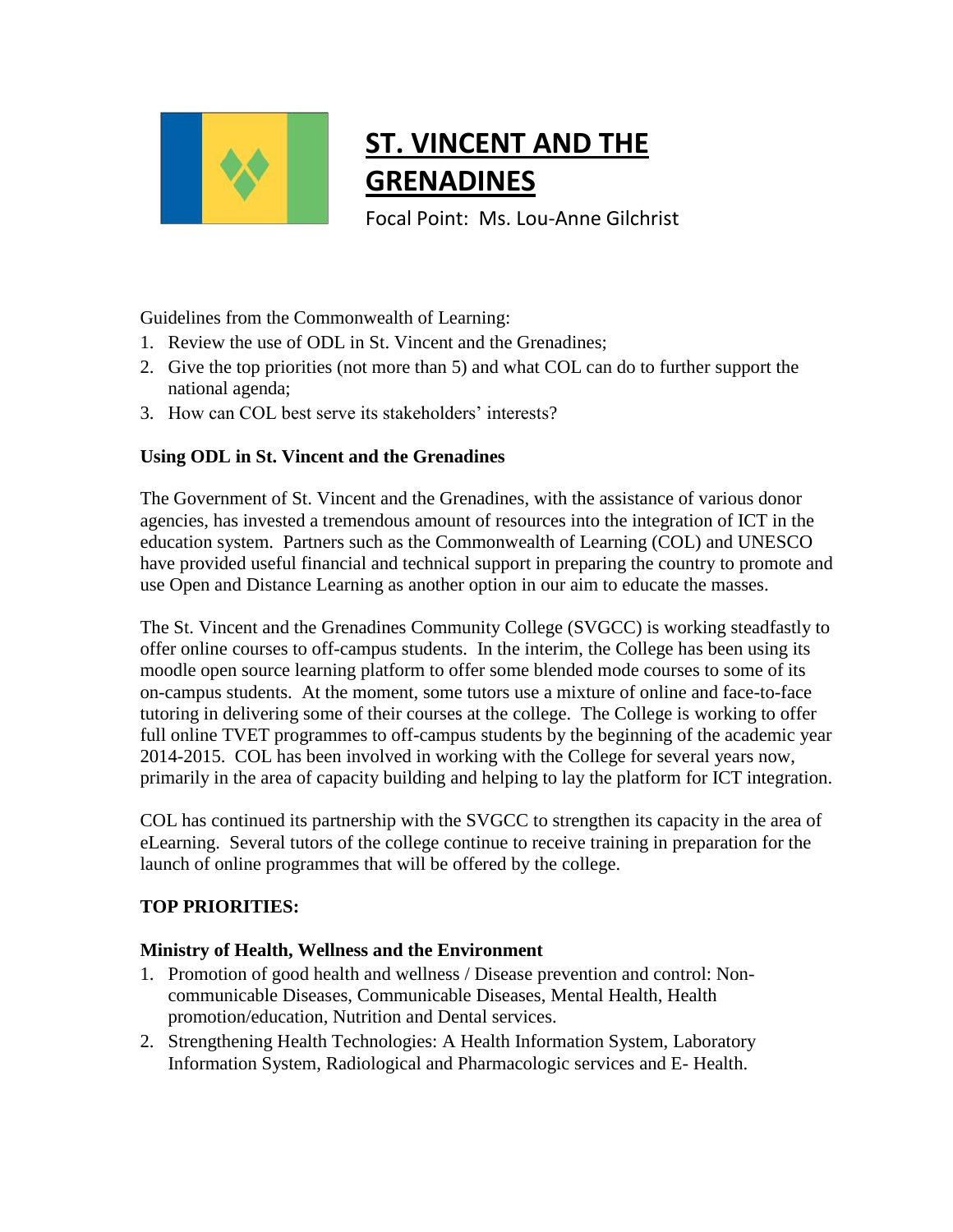#### **Ministry of Education:**

- 3. Enhance the competence of the Education Officers, school administrators and teachers to harness ICT effectively to support high quality teaching, learning / skills development as well as human resource management and development (EMIS) in all educational institutions.
- 4. Further support the St. Vincent and the Grenadines Community College in introducing flexible learning modalities to reach remote communities in our multi-island state and strengthen the policy framework for ICT and ODL.

#### **Ministry of Agriculture, Forestry and Fisheries (Livelihood Programme):**

5. Training of farmers in the diversification of agriculture and in agro-processing using mobile phones and other ICT.

In the five priority areas identified above, the Commonwealth of Learning can provide Technical Assistance to develop policies where none exist, to conduct education and sensitization campaigns and to develop teaching and learning materials and resources for the integration of ICT into the curriculum and for delivering ODL.

With regard to the implementation of the second phase of the One Laptop per Child initiative which will provide a state-of-the-art Acer laptop to each student of the secondary schools (approximately 10,000 students) and to the first-year students of the Division of Arts, Sciences and General Studies of the St. Vincent and the Grenadines Community College, the Ministry of Education and the Information Technology Services Department (ITSD) will need to have trained a cadre of technicians to conduct basic troubleshooting of the hardware and for conducting repairs and providing maintenance services for the laptops which are 12,500 in number.

With the enhancement of ICT used as a management tool in the Ministry of Education and the Ministry of Health, Wellness and the Environment as well as in the Ministry of Agriculture, it will be necessary for additional support to upgrade the security features of the government's IT and ICT operations with the accompanying policy framework which needs to be developed.

**The Commonwealth of Learning** can best support its stakeholders by providing technical assistance for the areas outlined above, while ensuring that there are multiple opportunities for the transfer of knowledge and skills so that there is sustainability of the initiatives and activities undertaken.

Two areas of weakness which have been identified in the region are the non-collection of data to use as an evidence base for decision making and Monitoring and Evaluation. The Commonwealth of Learning can therefore work with its stakeholders on eliminating these issues alongside the Organisation of Eastern Caribbean States (OECS), whose Education Development Management Unit (EDMU) has done sterling work in causing countries to produce Education Statistical Digests, alongside CARICOM (and its organs) in its initiatives to develop education and health and wellness and specifically alongside the Caribbean Examinations Council (CXC) which is the regional repository for pertinent data on student